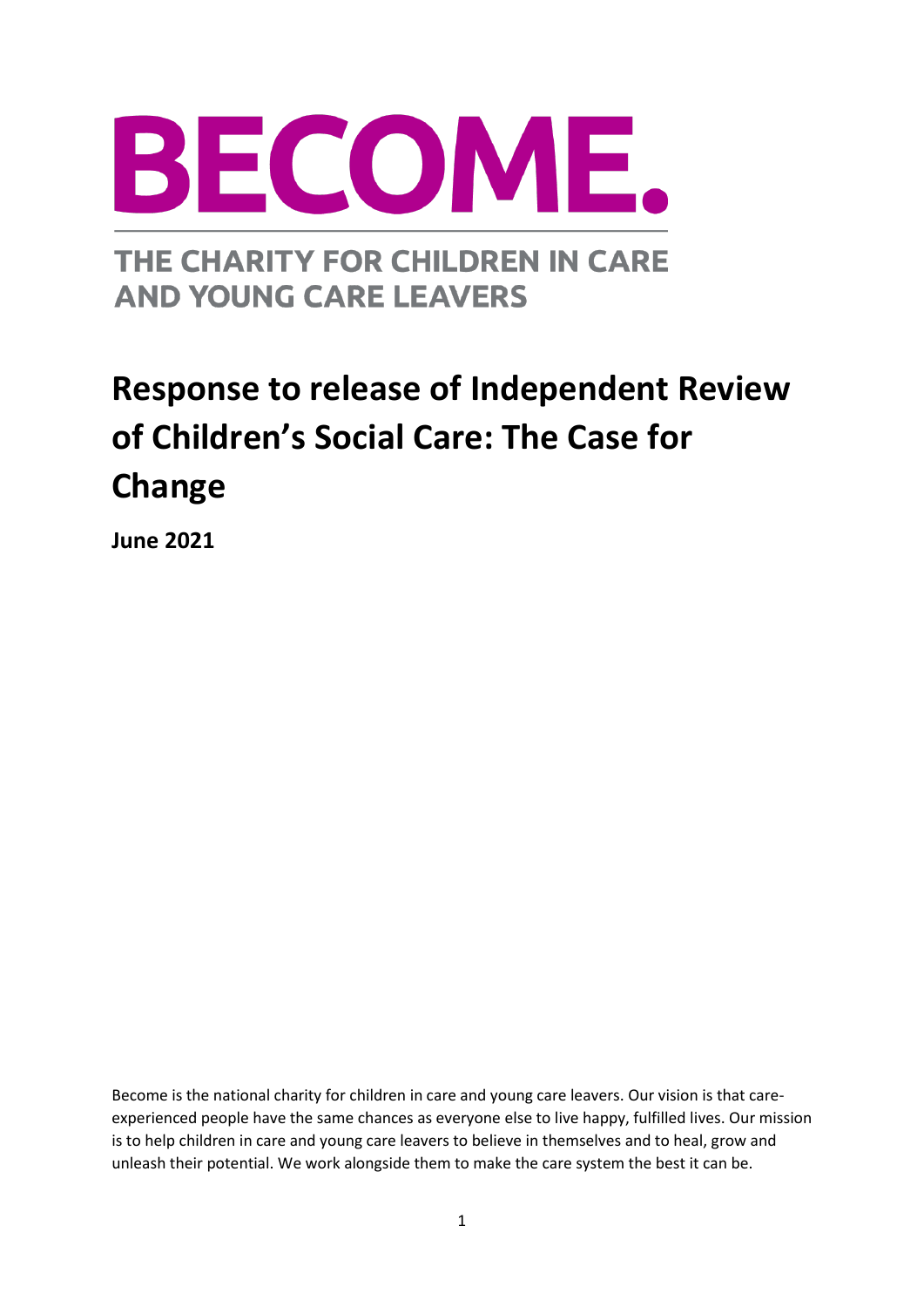## **Introduction**

On Thursday 17th June 2021, the Independent Review of Children's Social Care published [The Case](https://childrenssocialcare.independent-review.uk/case-for-change/)  [for Change](https://childrenssocialcare.independent-review.uk/case-for-change/) – an early attempt to synthesise what it has heard so far and set out the key challenges and questions in children's social care to guide its future work. At Become, we campaigned alongside many others for the establishment of an independent review of the children's care system, and welcome this important milestone. Below we set out the conclusions we welcome and support, in addition to our key concerns or disagreements, based on the insights and experiences from across our work and early conversations with care-experienced young people.

### **Our response**

#### **The good…**

Firstly, we're extremely grateful to the Review team for publishing [a simplified version of the](https://childrenssocialcare.independent-review.uk/wp-content/uploads/2021/06/case-for-change-young-people.pdf)  [document](https://childrenssocialcare.independent-review.uk/wp-content/uploads/2021/06/case-for-change-young-people.pdf) which is particularly accessible to children and young people and includes direct quotes from those who have kindly shared their views on the Review's key questions.

Much of The Case for Change provides a thorough analysis of the challenges in how the care system today operates today, and the impact this has on children, young people and their families. This often echoes the issues we have advocated, alongside care-experienced young people, for the Review to consider and address, through our engagement sessions, ongoing dialogue and [submission to the call for evidence.](https://www.becomecharity.org.uk/for-professionals/resources/submission-to-independent-review-of-children-s-social-care-call-for-evidence-2021/) Young people told us The Case for Change covered the majority of the issues which were reflected in their own experiences of care, including separation from their siblings, and appreciated the lack of 'sugar coating' in its analysis of the problems.

We're strongly supportive of the attention paid by the Review to the 'cliff edge' experience of leaving care faced by thousands each year – something we have been calling for since the Review was first launched in January – and its challenge to the existence of 'leaving care' at all. We're looking forward to bringing together care-experienced young people and young adults to help us reimagine what this could look like for young people in the future. We strongly agree with the concern articulated around the variations in support which young people receive based on where they live or their specific care histories and hope to see recommendations which seek to both improve the baseline level of support and reduce the 'postcode lottery' of care.

We're particularly pleased to see a recognition of the impact of poverty and deprivation on children's social care and a commitment that the Review's recommendations must deliver a system which acts as an agent of change in tackling inequalities, and specific attention paid to the *"collective inaction"* which has led to the urgent crisis in secure care.

We're pleased too to see the central focus of relationships placed at the heart of a good care system. The most consistent message we hear from children and young people about care is that it must focus on strengthening the relationships they have with family, friends, professionals and other important people in their lives right through into adulthood.

The awareness of the role of community is also welcome, particularly in how care can sometimes act to disconnect and dislocate young people from the communities which matter to them. Alongside the role which wider communities have to play in celebrating and understanding their care-experienced members, this has been a key focus of the [Spotlight Inquiry](https://becomecharity.org.uk/improving-the-care-system/appg/spotlight-inquiry/) from the All-Party [Parliamentary Group for Looked After Children in Care Leavers,](https://www.becomecharity.org.uk/improving-the-care-system/appg/) and as secretariat, we're looking forward to sharing insights and recommendations from this work to inform the Review's work in this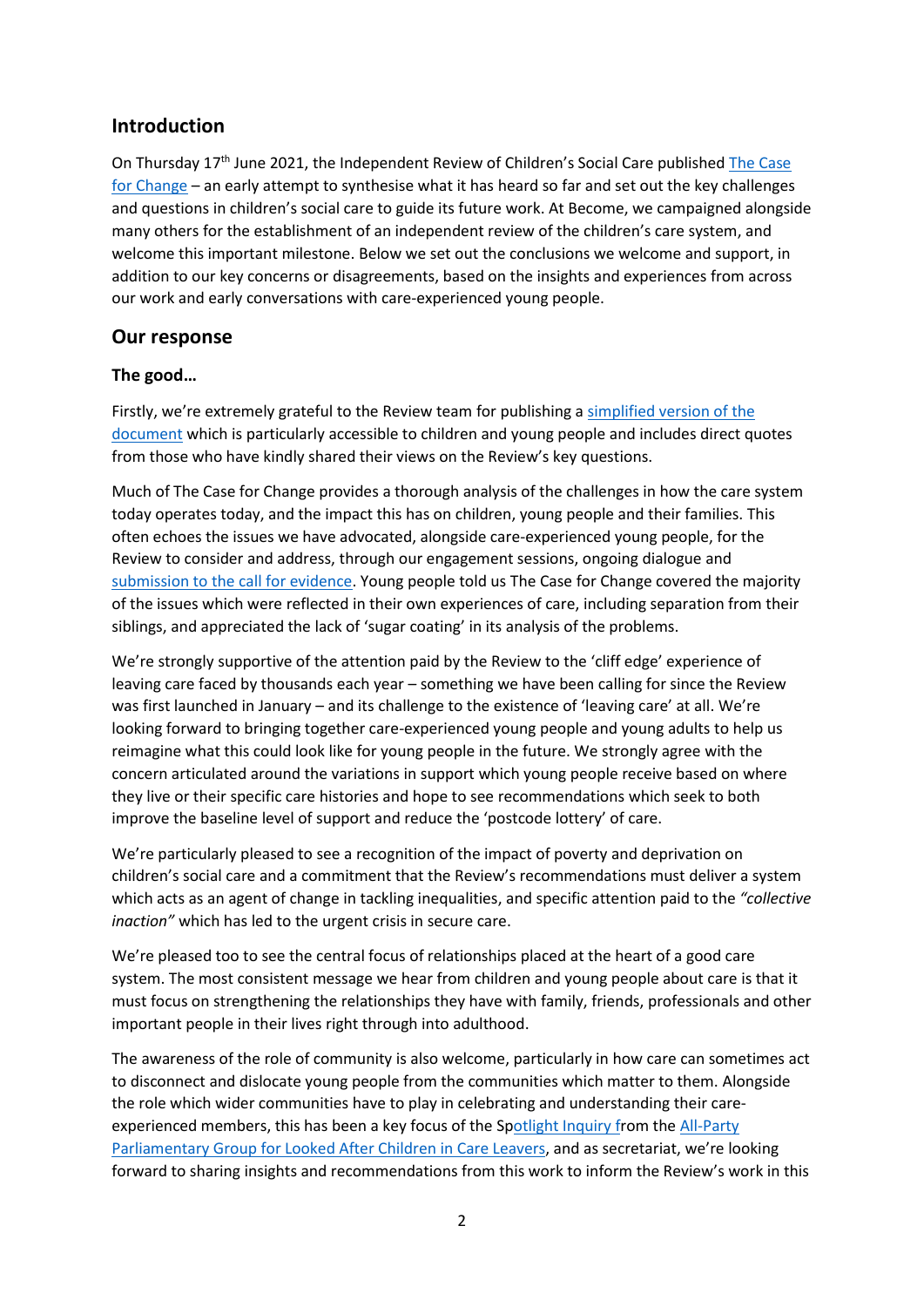area as it progresses. It is right to highlight the often-lifelong stigma and discrimination which careexperienced people face and seek to understand more about potential policy levers which can support public empathy and understanding.

Additionally, the recognition of the necessity of additional funding for children's services – alongside system change – is crucial. The Case for Change correctly identifies that we need to invest substantial financial resource to ensure both high-quality early 'family help' as well as proper functioning of the care system and local authorities' statutory duties.

Finally, the identified failure of the care system to act as a *"pushy parent"* to ensure careexperienced young people get what they need reflects our experiences supporting children in care and care leavers through Become's advice and support services. It's important to note that, although young people agreed with this point too, they told us the language of 'pushy parent' felt awkward and didn't quite capture the positive encouragement and celebration they wanted their corporate parents to have for them; they felt the phrase had too many negative connotations. We know firsthand that, whilst legislation and guidance help us hold people and organisations to account, this regularly doesn't translate to sufficient and tailored support, and young people continue to feel powerless in decisions made about their lives.

#### **… the bad…**

However, there are other areas where the conclusions made in The Case for Change do not align with our experiences at Become and what we hear from care-experienced young people, or where we view the analysis of the key challenges and opportunities for change as substantially weaker.

Firstly, whilst The Case for Change articulates a clear 'direction of travel' for wider children's social care which rightly seeks to boost support for kinship care and early family help, the same clarity isn't available on how the care system might change to strengthen consistent lifelong relationships. Although we're conscious that the aim of The Case for Change isn't to offer specific recommendations, there appears a disparity in depth of thinking across the different areas of the Review's remit at present. It's clear this is not a 'care review' and some way from the original review commitment made in the 2019 Conservative manifesto.

In some specific areas, The Case for Change also raises challenges or poses questions without any clear underpinning evidence to sit behind these, some of which appear contradictory to other conclusions it makes. For example, in an underexplored section on education, a question is raised about whether enough is being done to support children in care into grammar or public schools. This is a complete distraction. We must focus on ensuring all schools understand what it means to be in care and create learning cultures which support this cohort.

Whilst the link between poverty and social care intervention is clearly noted, the opportunity is missed to sit this within the context of wider governmental policymaking which has contributed to rising levels of child poverty and the acute funding pressures facing local authorities in 2021. The causal links between policy choices of austerity and the experiences of children and their families are notably absent. It's essential the Review feels able to challenge government and hold it to account where it has evidenced how wider policy decisions have resulted in poorer experiences for careexperienced young people.

Young people also raised with us that they felt Chapter 4 of The Case for Change (which focuses on the care system) doesn't focus enough on how ethnicity and cultural background impacts on children's experiences in care, and only speaks to ethnic disparities in terms of overall patterns in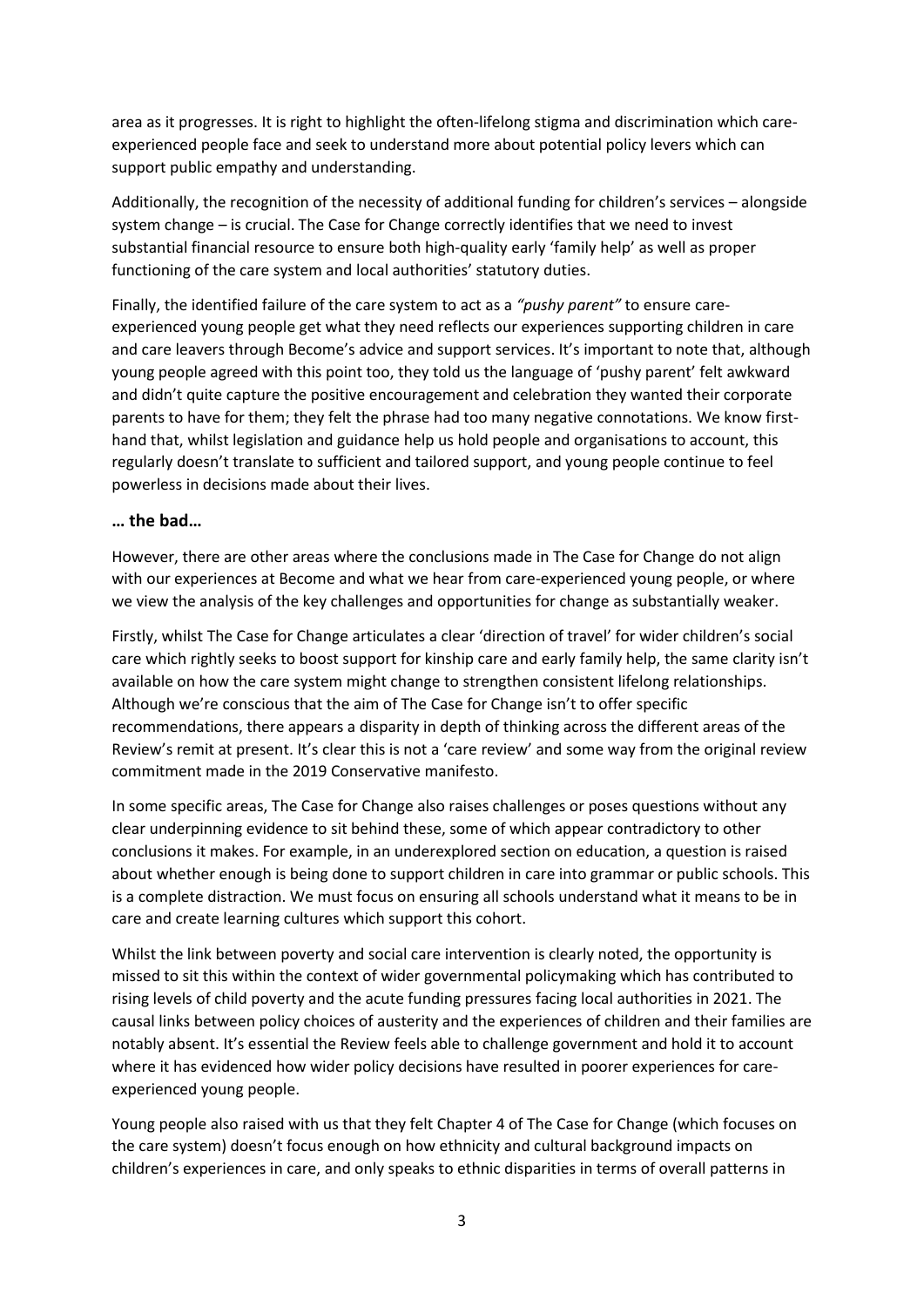and outcomes after care. They also wanted to see more said about foster carers and what careexperienced young people felt needed to change the most based on their day-to-day experiences, rather than just an analysis of the 'system' factors and the views of foster carers themselves. As the people who can make the most significant difference in children's lives every day, they felt this section was lacking and didn't sufficiently capture the voice of the child.

Although it is promising to see a desire for a *"coherent regulatory landscape and rulebook which is grounded in the needs – and indeed rights – of children and families"* and a move to *"return to and strengthen the bedrock principles of the Children Act 1989",* a broader consideration of children's rights within The Case for Change is also weak. The role of the Children's Commissioner, the underpinning framework of the UN Convention of the Rights of the Child in and beyond the care system, and the impact of cross-government policy decisions which impact vulnerable children (and mechanisms to understand these such as Child Rights Impact Assessments), remain underexplored.

#### **… and the ugly**

One of the most disappointing elements of The Case for Change comes in its misunderstanding and misrepresentation of current challenge to the government's proposals to introduce new national standards for unregulated accommodation for 16- and 17-year-olds.

We and others do not support an immediate 'ban' on all semi-independent or independent settings for children in care and care leavers and agree that some young people can really benefit from highquality examples of this kind of accommodation. However, we do not support the formalisation of a two-tier system which denies crucial elements of care to large numbers of young people for whom these settings are unsuitable, as is currently proposed. Indeed, The Case for Change recognises that the cost of regulated children's homes means some young people are forced into semi-independent and independent settings before they're ready; we believe this will only be exacerbated by proposed reforms. It also suggests that such settings should be able to provide young people with a *"greater level of attention, support and warmth from the adults around them"* when they need this*,* but fails to recognise that current proposals will deny this from being provided where it looks like 'care'. The analysis here is confused and contradictory.

Earlier, the document asks an enormous fundamental question *"about whether children's homes are the right long-term option for children in care and the extent to which they should play a role in our long-term vision for care".* However, the same level of scrutiny isn't present for the continued use of semi-independent and independent settings only able to provide 'support' for children. Why do such settings escape questioning about their presence in our long-term vision for care, but the existence of children's homes – which young people often tell us are vital in offering a different kind of environment to foster care for those who want it – don't? This is deeply disappointing.

#### **The next steps**

As the Review progresses, young people have told us they wanted to see its future publications celebrate care-experienced young people, argue for better training for foster carers and social workers, and push for support which comes without an abrupt end at age 25 or earlier. In the coming months, we look forward to continuing to work alongside care-experienced young people – including those who are part of our care review policy group – to develop our thinking and influence the development of the Review's next steps and future recommendations. We'd love to hear from you if you'd be interested in [getting involved](https://www.becomecharity.org.uk/improving-the-care-system/how-to-get-involved/) with this and joining a safe and comfortable space for everyone to share their views and build ideas for solutions with each other. Note that individuals can also provide feedback directly to the Review team via their [online form.](https://forms.office.com/Pages/ResponsePage.aspx?id=yXfS-grGoU2187O4s0qC-QAD6vSz34RJjTviagWXrbtUN05TOEdNWlhKWloyTDcwWUM2R0RFM1FJSy4u)